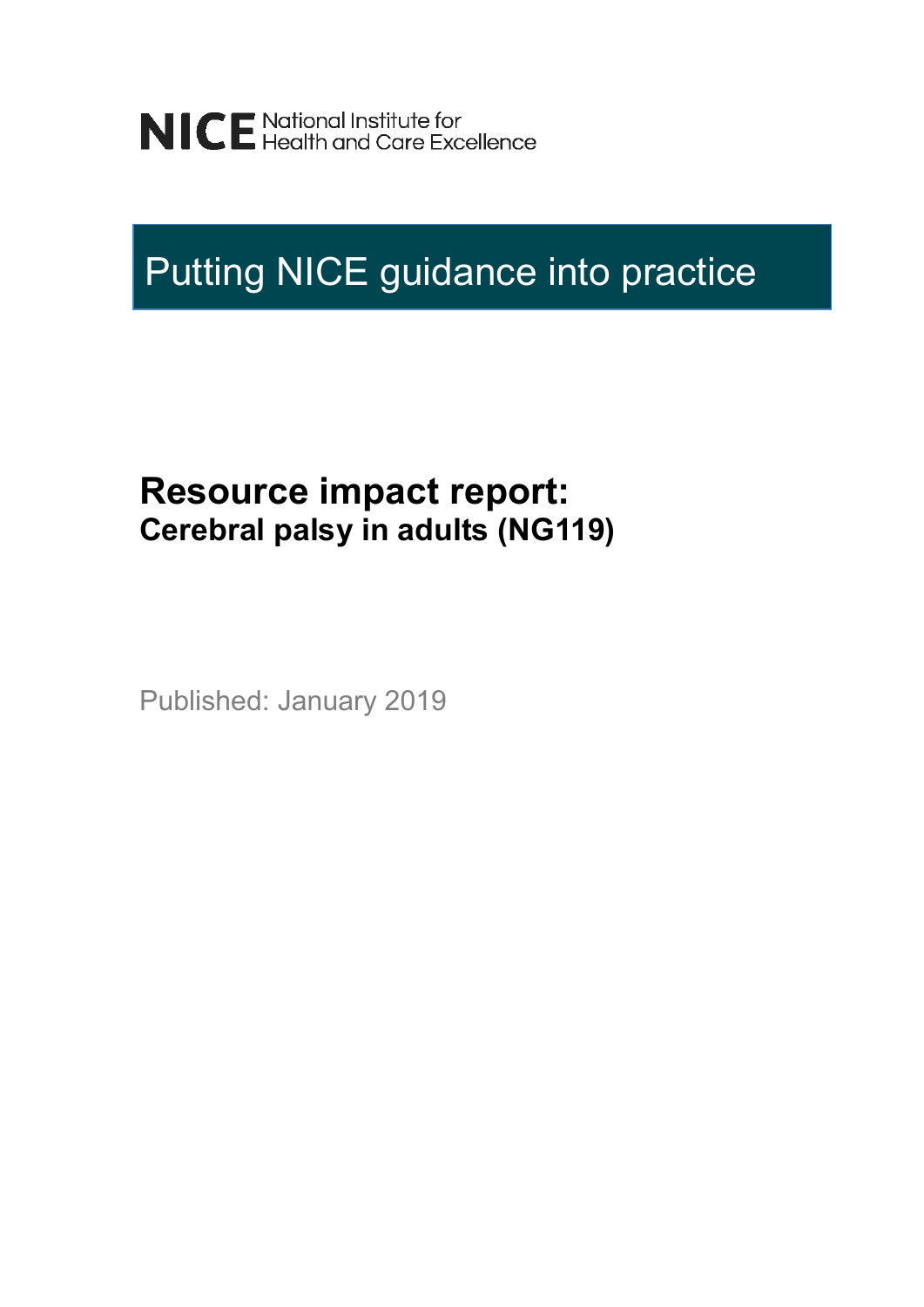### **Summary**

This report focuses on the recommendations from NICE's guideline on [cerebral palsy in adults](https://www.nice.org.uk/guidance/indevelopment/gid-ng10031/consultation/html-content-2) that we think will have the greatest resource impact nationally (for England), and will need the most additional resources to implement or potentially generate the biggest savings. They are:

- Refer adults with cerebral palsy to a multidisciplinary team experienced in the management of neurological impairments if:
	- $-$  their ability to carry out their usual daily activities deteriorates or
	- a neurological or orthopaedic procedure is being considered that may affect their ability to carry out their usual daily activities.
- Offer an annual review of the person's clinical and functional needs, carried out by a member of the clinical team for people with cerebral palsy who have complex needs (such as GMFCS levels IV and V) and any of the following:
	- with communication difficulties
	- with learning disabilities
	- $-$  in long-term care settings
	- living in the community without sufficient practical and social support
	- with multiple comorbidities.

#### **Financial impact**

The estimated financial impact of implementing this guideline for England will vary depending on current practice. Based on the scenario of an additional 10% of adults with cerebral palsy being referred to a multidisciplinary team (MDT) and an additional 10% of adults with cerebral palsy and complex needs receiving annual review, the overall budget impact for England is a cost of £1,243,600. Assuming this increase takes 5 years the impact per financial year in shown in table 1 below. Commissioners are expected to review their local circumstances and use the resource template to calculate costs and savings at a local level. The 10% change in referrals modelled is purely indicative and should not be taken as the cost of implementing guideline at a local level.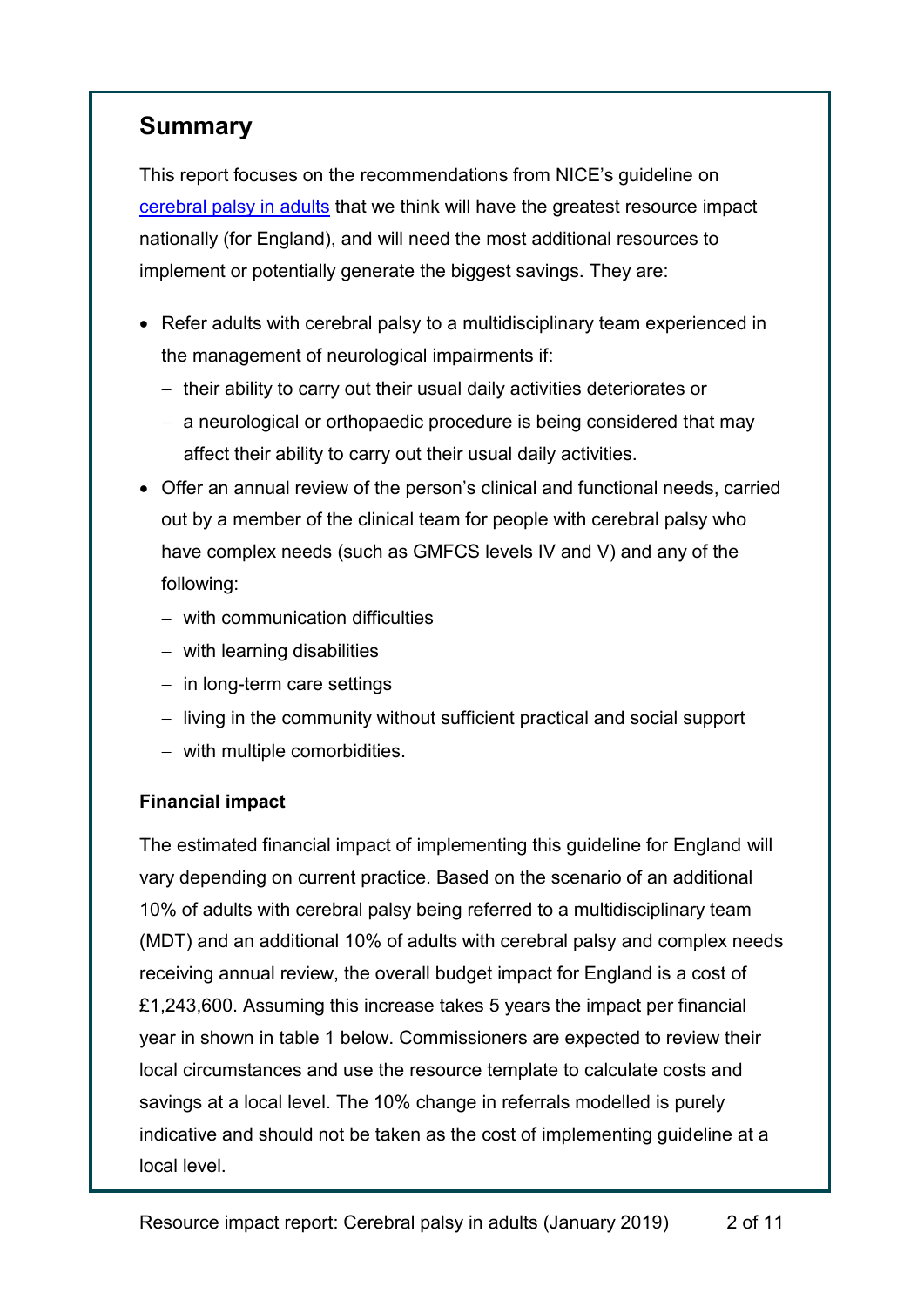### **Table 1 Indicative annual cost of implementing the guideline**

| <b>Recommendation</b>                                                  | 2019/20<br>(E'000) | 2020/21<br>(E'000) | 2021/22<br>(£'000) | 2022/23<br>(E'000) | 2023/24<br>(E'000) |  |
|------------------------------------------------------------------------|--------------------|--------------------|--------------------|--------------------|--------------------|--|
| Costs                                                                  |                    |                    |                    |                    |                    |  |
| Referring adults with<br>cerebral palsy to a<br>MDT                    | 244                | 487                | 731                | 974                | 1,218              |  |
| Annual review of<br>adults with cerebral<br>palsy and complex<br>needs | 112                | 224                | 337                | 449                | 561                |  |
| Total costs $(E)$                                                      | 356                | 711                | 1,067              | 1,423              | 1,778              |  |
| <b>Savings</b>                                                         |                    |                    |                    |                    |                    |  |
| Reduced emergency<br>department<br>attendances                         | (107)              | (214)              | (321)              | (428)              | (535)              |  |
| Net budget impact<br>(£)                                               | 249                | 497                | 746                | 995                | 1,244              |  |

### **Figure 1 Indicative annual cost of implementing the guideline**

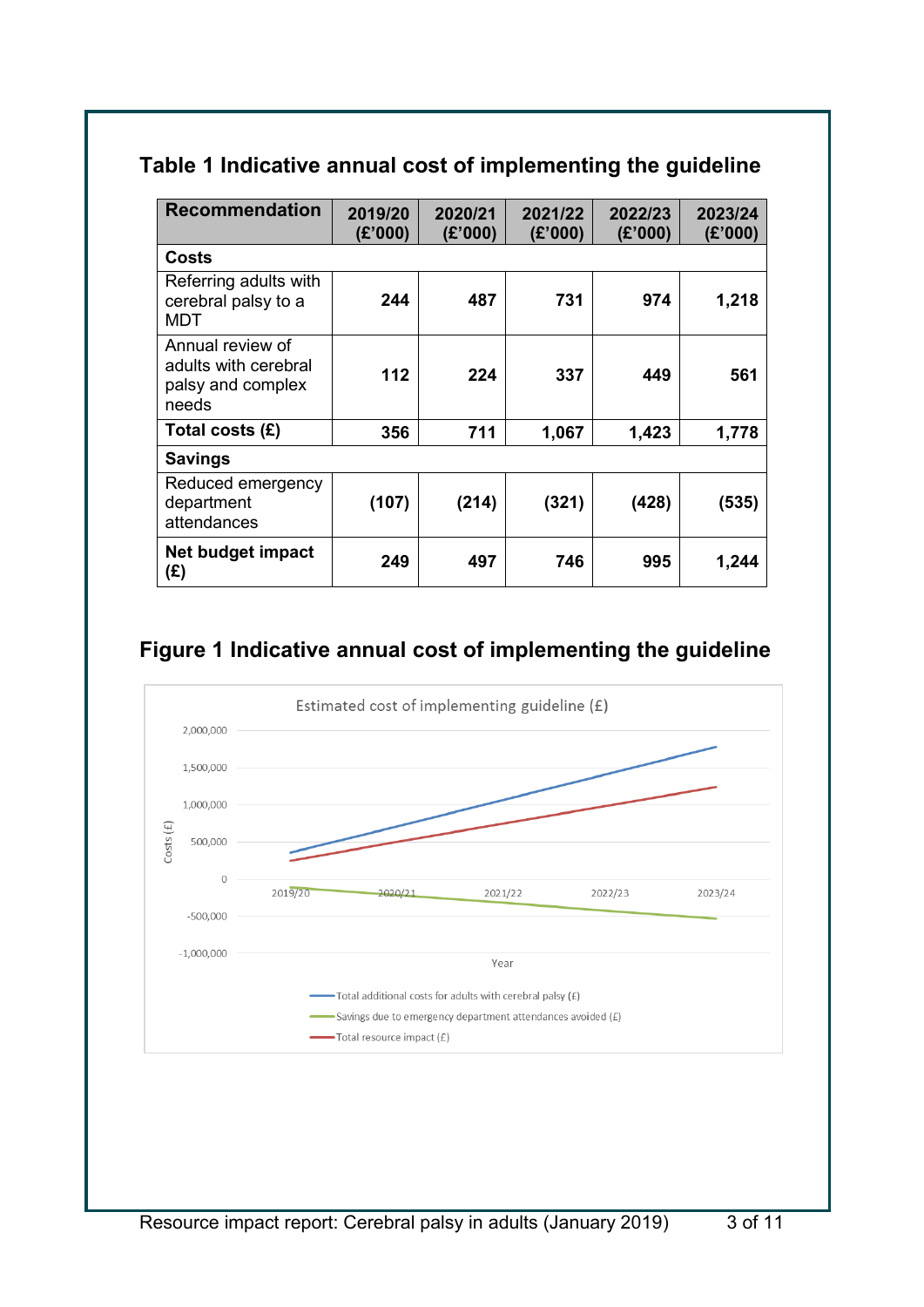### **1 Introduction**

- 1.1 The guideline offers best practice advice on cerebral palsy in adults.
- 1.2 This report discusses the resource impact of implementing our guideline on cerebral palsy in adults in England. It aims to help organisations plan for the financial implications of implementing this NICE guideline.
- 1.3 We encourage organisations to evaluate their own practices against the recommendations in the NICE guideline and assess costs and savings locally. Organisations can input estimates into the local resource impact template to reflect local practice and estimate the impact of implementing the guideline.
- 1.4 Cerebral palsy services are commissioned by clinical commissioning groups. Providers are NHS hospital trusts, community care providers and primary care.

### **2 Background**

- 2.1 Cerebral palsy affects around 1 in 400 live births and life expectancy for people with cerebral palsy is similar to that of the general population. Therefore around 1 in 400 adults have cerebral palsy.
- 2.2 Life expectancy is increasing for adults with cerebral palsy who have substantial health and social care needs. This leads to challenges for health and social services to maintain people's health and wellbeing and support their participation and integration in society.
- 2.3 There is significant variation in the recognition and management of cerebral palsy in adults. This has made estimating the resource impact of implementing the guidance difficult which is why a local template has been produced.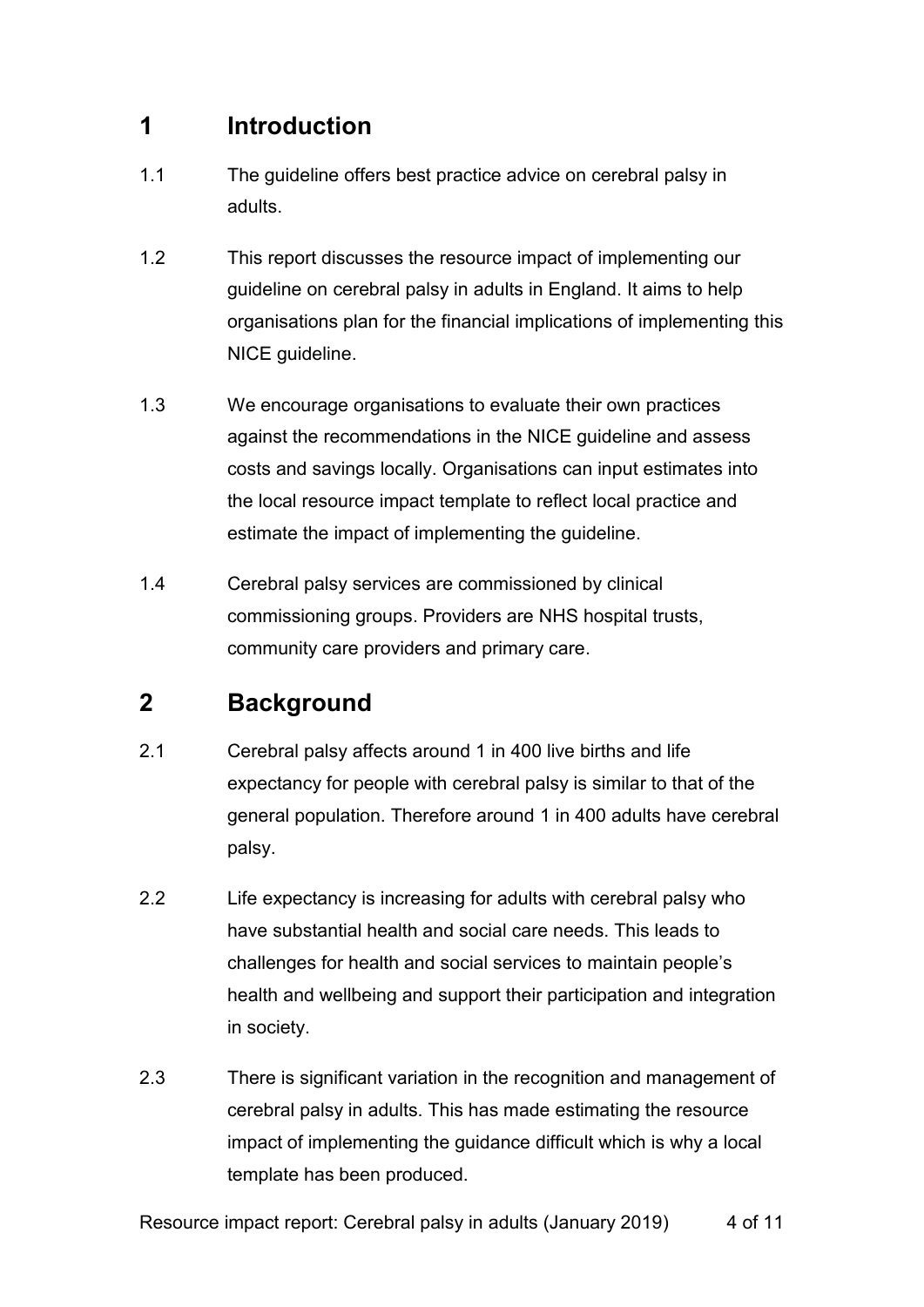### **3 Recommendations with potential resource impact**

#### **Recommendation**

- 3.1 Refer adults with cerebral palsy to a multidisciplinary team experienced in the management of neurological impairments if:
	- their ability to carry out their usual daily activities deteriorates or
	- a neurological or orthopaedic procedure is being considered that may affect their ability to carry out their usual daily activities.

#### **Background**

- 3.1.1 The committee agreed that access to specialist multidisciplinary teams is particularly important when a person with cerebral palsy experiences a deterioration in their ability to carry out usual daily activities, or when a neurosurgical or orthopaedic procedure is being considered that may affect their abilities.
- 3.1.2 No robust data exists around the proportion of adults with cerebral palsy who are currently referred to a multidisciplinary team experienced in the management of neurological impairments. We have therefore modelled an additional 10% of adults with cerebral palsy being referred to a multidisciplinary team.

#### **Population**

- 3.1.3 Cerebral palsy affects around 1 in 400 live births and life expectancy for people with cerebral palsy is similar to that of the general population. Therefore around 1 in 400 adults have cerebral palsy, equivalent to around 108,707 adults in England.
- 3.1.4 An indicative 10% increase in referrals equates to 10,871 people.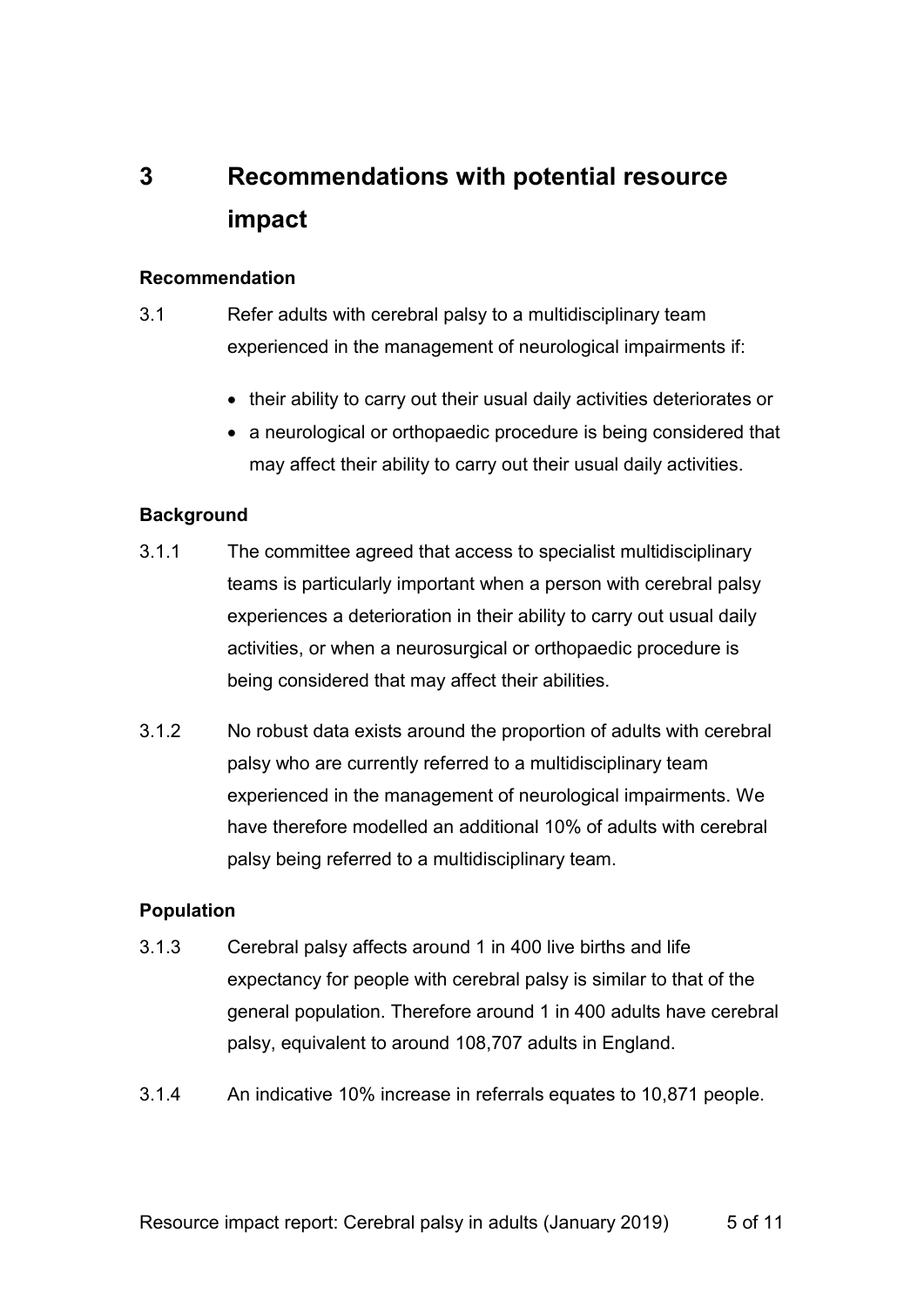#### **Costs**

- 3.1.5 The cost of these referrals was assumed to be £112 based on the national reference cost for cancer multidisciplinary teams as an indicative cost.
- 3.1.6 Reference costs for cancer MDT were used as there is no national tariff or reference cost for cerebral palsy MDT.

#### **Financial impact**

- 3.1.7 The financial impact of an indicative 10% increase in referrals of £1,217,500 per annum for England is set out in table 2 below.
- 3.1.8 Commissioners are expected to review their local circumstances and use the resource template to calculate costs and savings at a local level. The 10% change in referrals modelled is purely indicative and should not be taken as the cost of implementing guideline at a local level.
- 3.1.9 Organisations should use the resource impact template to model the anticipated impact at a local level.

#### **Table 2 Estimated annual cost of a 10% increase in referrals for adults with cerebral palsy to a multidisciplinary team experienced in the management of neurological impairment**

|                                              | Unit cost | <b>Number of</b><br>people | Cost(E)   |
|----------------------------------------------|-----------|----------------------------|-----------|
| Adults with cerebral palsy referred to a MDT | 112       | 10.871                     | 1,217,500 |

#### **Benefits and savings**

3.1.10 Referring people to a multidisciplinary team experienced in the management of neurological impairments can help ensure that people receive support that they need to continue to participate in their daily activities.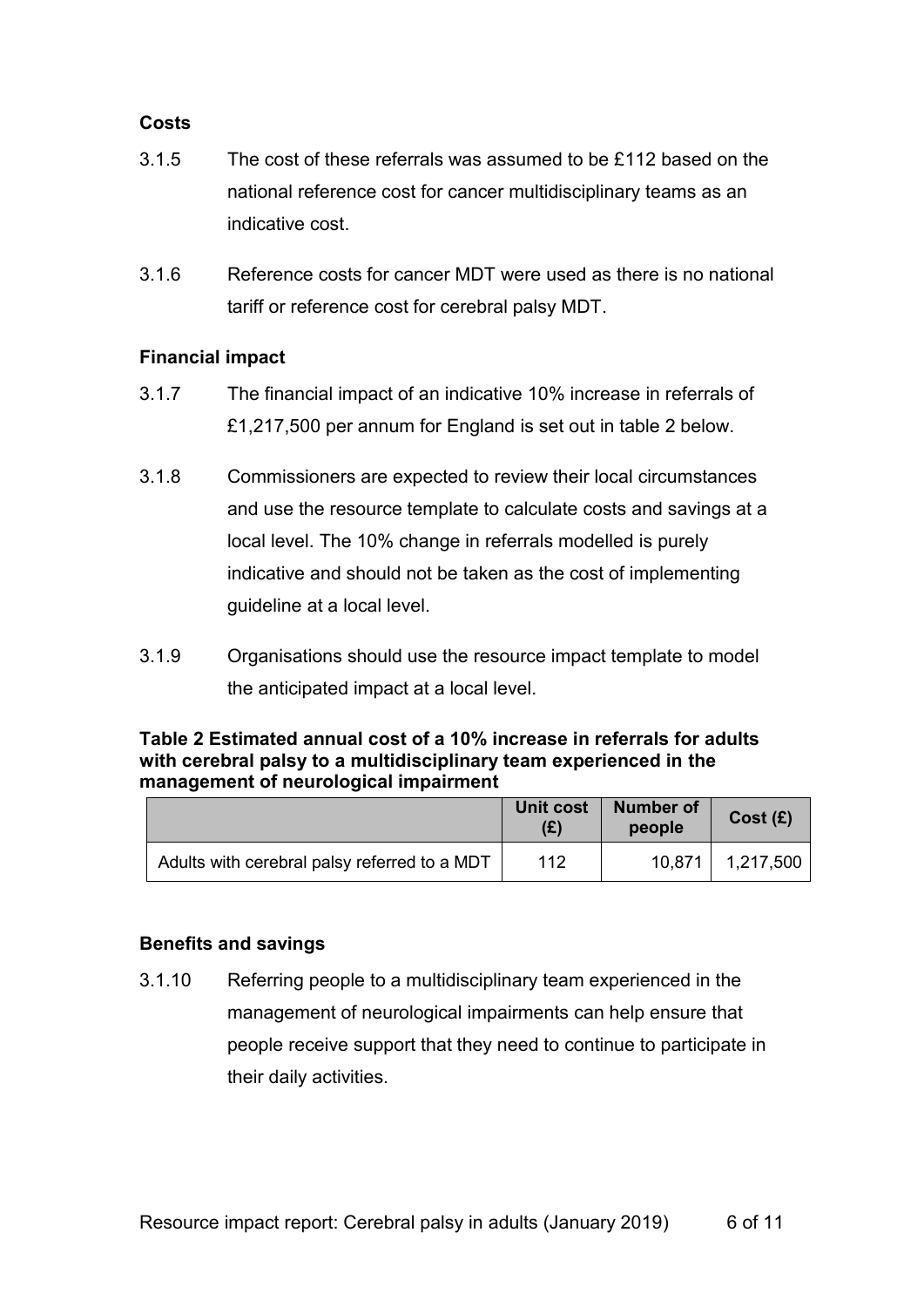#### **Recommendation**

- 3.2 Offer an annual review of the person's clinical and functional needs, carried out by a member of the clinical team, for people with cerebral palsy who have complex needs (such as GMFCS levels IV and V) and any of the following:
	- with communication difficulties
	- with learning disabilities
	- in long-term care settings
	- living in the community without sufficient practical and social support
	- with multiple comorbidities.

#### **Background**

- 3.2.1 The committee discussed the variation in the needs of people with cerebral palsy and, based on their experience and knowledge, identified groups with more severe or complex health and social care needs who would most benefit from being offered an annual review.
- 3.2.2 No robust data exists around the proportion of adults with cerebral palsy with complex needs who are currently offered and take up annual review of their clinical and functional needs. We have therefore modelled an additional 10% referrals for an annual review.

#### **Population**

- 3.2.3 Around 1 in 400 adults have cerebral palsy, equivalent to around 108,707 adults in England. Of these, approximately 30% of people have complex needs and may be offered annual review, equivalent to around 32,600 people.
- 3.2.4 A 10% increase in referrals equates to 3,260 people.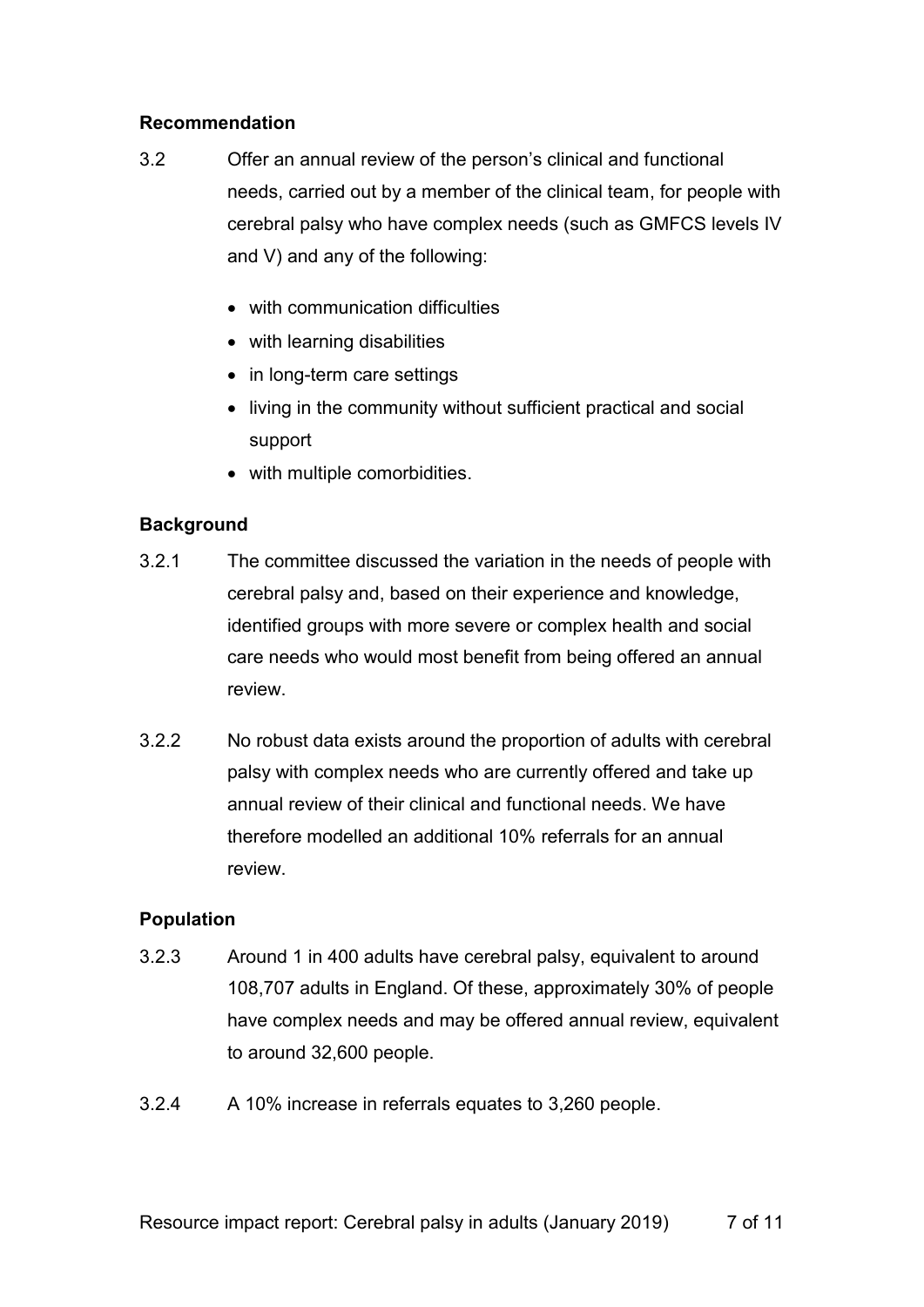#### **Costs**

- 3.2.5 An indicative cost for these referrals was used of £172 based on the national reference cost for neurology, first outpatient appointment.
- 3.2.6 Reference costs were used as there is no national tariff for neurology.

#### **Financial impact**

- 3.2.7 The financial impact of an indicative 10% increase in referrals of people who have complex needs being offered annual review of £560,700 per annum for England is set out in table 3 below.
- 3.2.8 Commissioners are expected to review their local circumstances and use the resource template to calculate costs and savings at a local level. The 10% change in referrals modelled is purely indicative and should not be taken as the cost of implementing guideline at a local level.
- 3.2.9 Organisations should use the resource impact template to model the anticipated impact at a local level.

#### **Table 3 Estimated annual cost of a 10% increase in referrals of people who have complex needs being offered annual review**

|                                                             | Unit<br>cost(E) | <b>Number of</b><br>people | Cost(E) |
|-------------------------------------------------------------|-----------------|----------------------------|---------|
| Adults with cerebral palsy bent offered an<br>annual review | 172             | 3,260                      | 560,700 |

#### **Benefits and savings**

3.2.10 By offering annual review and increasing the number of adults with cerebral palsy and complex needs receiving annual review, the number of emergency department (ED) attendances made by these people is expected to reduce by, on average, 1 visit per year. Based on the average cost of £164 per ED visit (VB05Z - Emergency Medicine, Category 2 Investigation with Category 3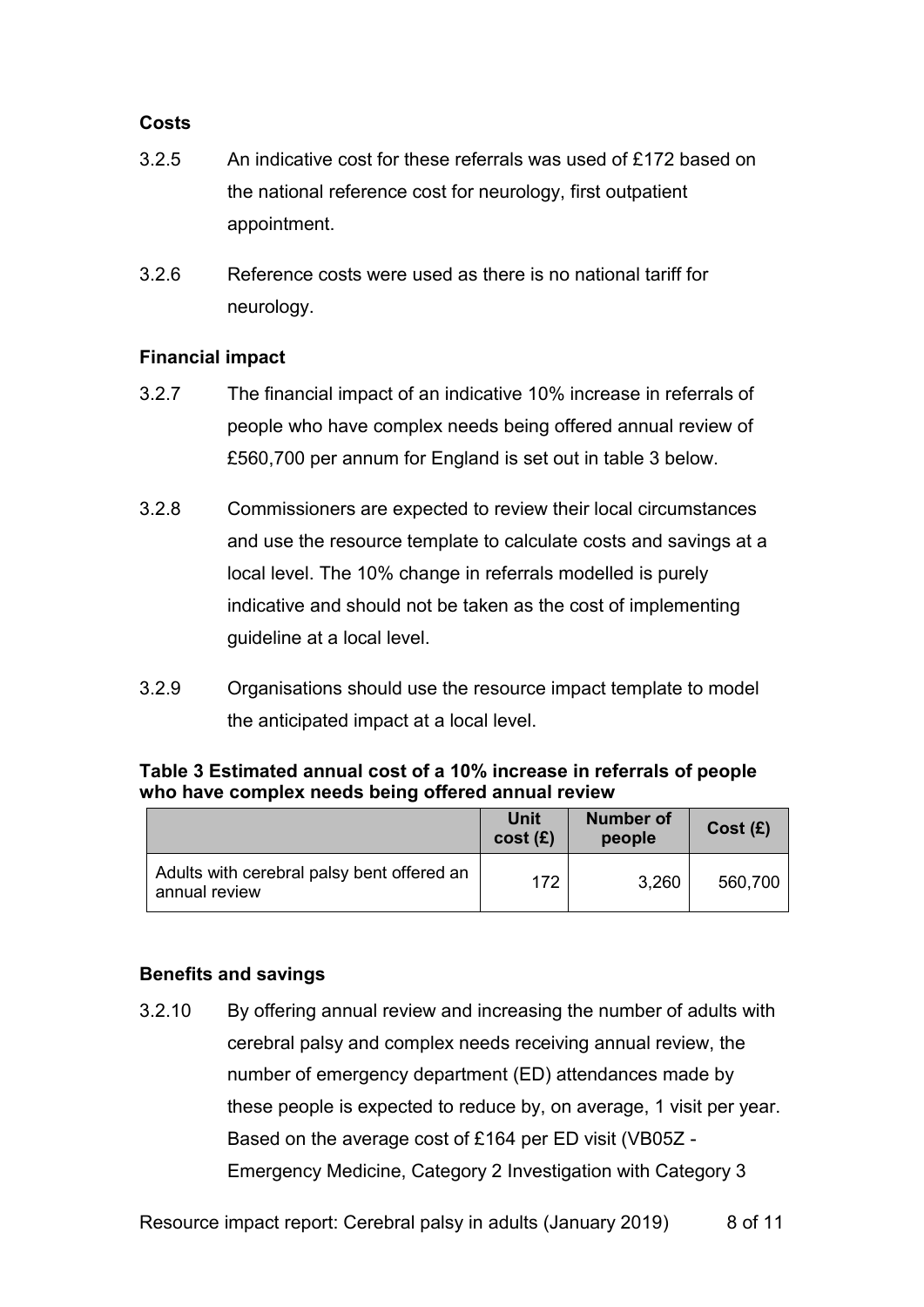Treatment, national tariff 2018/19) this leads to savings of £534,600 as detailed in table 4 below.

#### **Table 4 Estimated Savings from avoided emergency admissions**

|                                                                                                                                       | Unit cost $(E)$ | <b>Number of</b><br>people | Saving $(E)$ |
|---------------------------------------------------------------------------------------------------------------------------------------|-----------------|----------------------------|--------------|
| Increased number of adults<br>with cerebral palsy and<br>complex needs receiving<br>annual review and avoiding 1<br>ED visit per year | 164             | 3,260                      | 534,600      |

### **4 Implications for commissioners**

4.1 Cerebral palsy falls under programme budgeting category 07X neurological, neurological'.

### **5 Assumptions made**

- 5.1 If a national tariff price or indicative price exists for an activity, this has been used as the unit cost. The resource impact template can be used to amend unit costs to account for any local market forces factor or local prices that are used.
- 5.2 Using these prices ensures that the costs in the report are the cost to clinical commissioning group (CCG) of commissioning predicted changes in activity at the tariff or local price, but may not represent the actual cost to individual trusts of delivering the activity.

### **6 Other considerations**

- 6.1 Other recommendations which may need to be considered at a local level are:
	- Identify and address mental health problems alongside physical health problems. Recognise that the impact of mental health problems and emotional difficulties can be as important as physical health problems for adults with cerebral palsy. **Recommendation 1.4.9**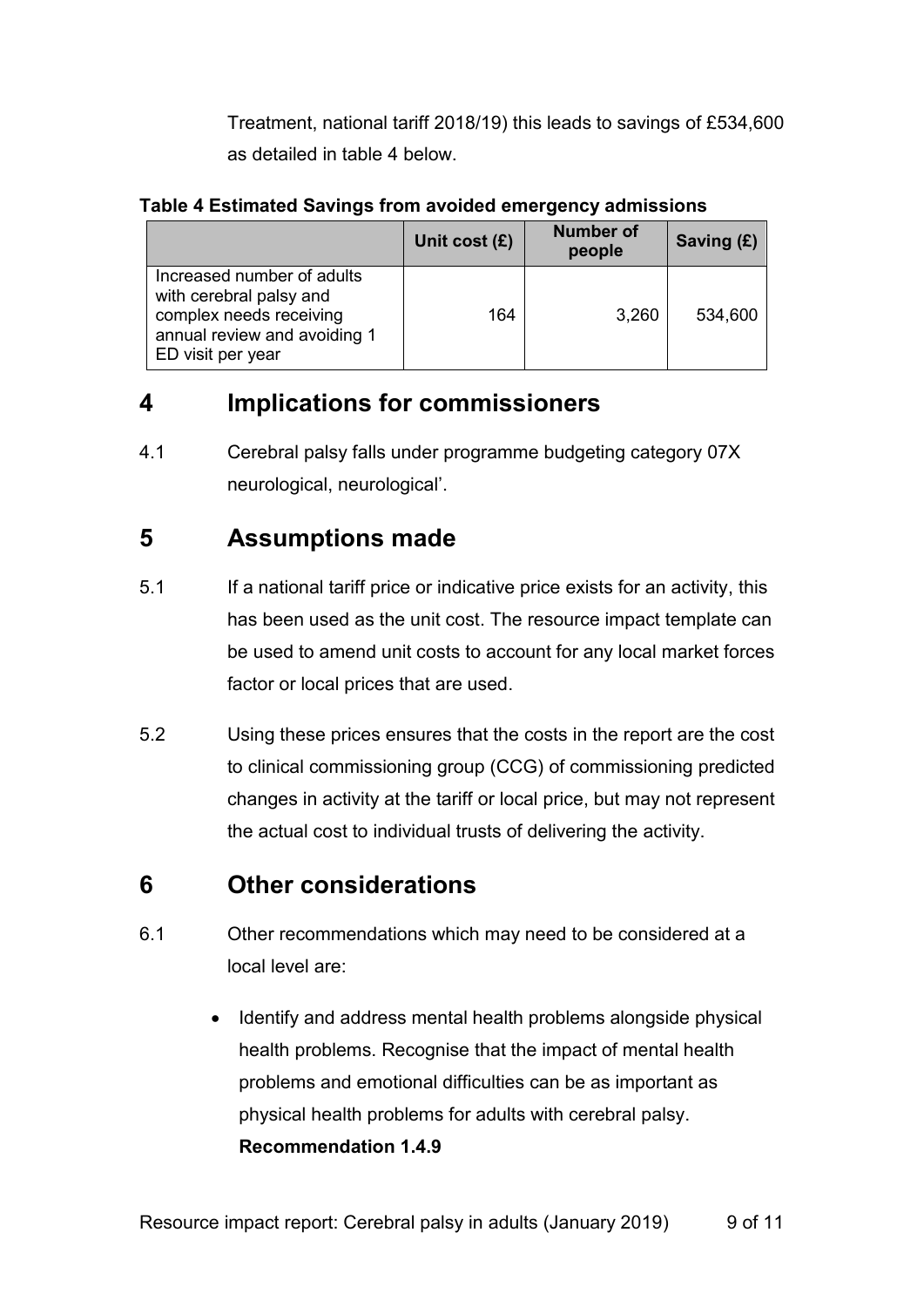- Offer vaccinations to adults with cerebral palsy and their carers, in line with the national immunisation programme (see the Green book for further information). **Recommendation 1.4.26**
- 6.2 The main cost of implementing this recommendation 1.4.9 would be training costs for staff to enable them to better identify and address mental health problems in adults with cerebral palsy.
- 6.3 The may be a cost of implementing this recommendation 1.4.26 from an increase in vaccine uptake as a result of the increased focus on offering vaccinations to people with cerebral palsy and their families.